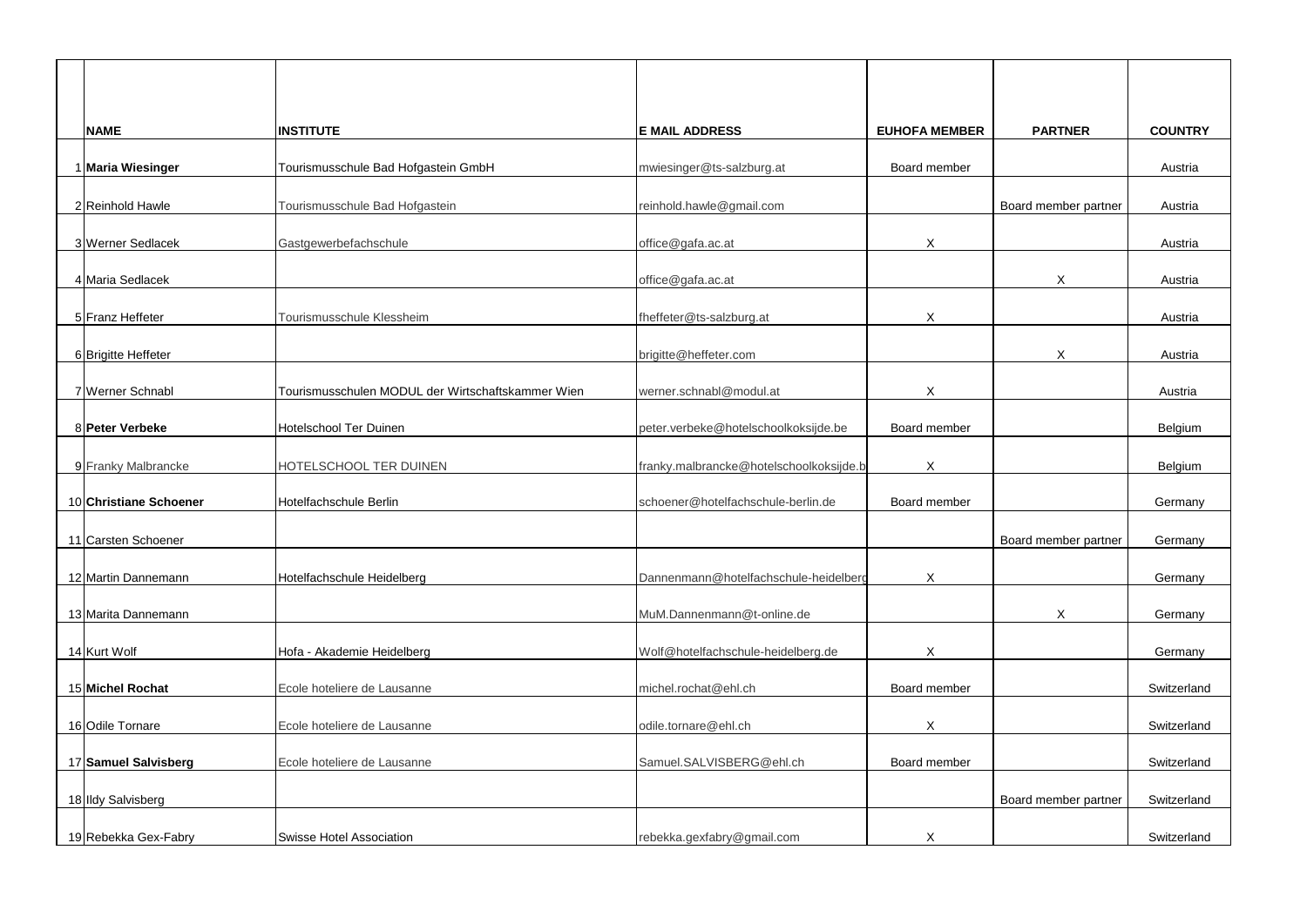| 20 Cyril Lanzerac          | <b>Ducasse Education</b>                          | clanrezac@ducasse.com          | X            |                      | France          |
|----------------------------|---------------------------------------------------|--------------------------------|--------------|----------------------|-----------------|
|                            |                                                   |                                | X            |                      |                 |
| 21 André Duijghuisen       | Hospitality & Wellness Gilde Opleidingen          | h-w@rocgilde.nl                |              |                      | The Netherlands |
| 22 Twan Krebbers           | Gilde Opleidingen                                 | t.krebbers@rocgilde.nl         | X            |                      | The Netherlands |
| 23 Peter Wattel            | <b>ROC FRIESE POORT</b>                           | pwattel@rocfriesepoort.nl      | X            |                      | The Netherlands |
| 24 Gemma Gieselaar         | <b>ROC Mondriaan</b>                              | g.gieselaar@rocmondriaan.nl    | Board member |                      | The Netherlands |
|                            |                                                   |                                |              |                      |                 |
| 25 Olaf Weissmann          | ROC Mondriaan                                     | g.gieselaar@rocmondriaan.nl    |              | Board member partner | The Netherlands |
| 26 Luc Jans                | <b>Deltion College</b>                            | ljans@deltion.nl               | X            |                      | The Netherlands |
| 27 Jolanda Bonen           | <b>Deltion College</b>                            | jbonen@deltion.nl              | X            |                      | The Netherlands |
| 28 Anneloes Van Petersen   | ROC Friese Poort - Drachten                       | avanpetersen@rocfriesepoort.nl | X            |                      | The Netherlands |
|                            |                                                   |                                |              |                      |                 |
| 29 Carel Rink              | Rijn IJssel Vakschool Wageningen                  | c.rink@rijnijssel.nl           | X            |                      | The Netherlands |
| 30 Johan Hoens             | Rijn IJssel Vakschool Wageningen                  | .hoens@rijnijssel.nl           | X            |                      | The Netherlands |
| 31 Bernadette van de Laak  | SG De Rooi Pannen                                 | b.vd.laak@derooipannen.nl      | X            |                      | The Netherlands |
| 32 Peter Oosterling        | <b>Hotelschool Noorderpoort</b>                   | pj.oosterling@noorderpoort.nl  | X            |                      | The Netherlands |
| 33 Janny De Vries          | Noorderpoort Euroborg                             | devries@noorderpoort.nl        | $\times$     |                      | The Netherlands |
| 34 Annette de Zeeuw        | Noorderpoort Hotelschool, Groningen               | awm.dezeeuw@noorderpoort.nl    | X            |                      | The Netherlands |
| 35 Jeroen van Lierop       | Summa College                                     | jam.vanlierop@summacollege.nl  | X            |                      | The Netherlands |
| 36 Jacqueline van der Zwan | Mondriaan.International Hotel & Management School | j.vd.zwan@rocmondriaan.nl      | Board member |                      | The Netherlands |
|                            |                                                   |                                |              |                      |                 |
| 37 Maarten van Vliet       | Mondriaan.International Hotel & Management School | .vd.zwan@rocmondriaan.nl       |              | Board member partner | The Netherlands |
| 38 Ric Jan de Bont         | Mondriaan International Hotel & Management School | h.de.bont@rocmondriaan.nl      | X            |                      | The Netherlands |
| 39 Jolanda de Bont         |                                                   |                                |              | X                    | The Netherlands |
| 40 Hanneke Majoor          | De Rooi Pannen Tilburg                            | h.majoor@derooipannen.nl       |              |                      | The Netherlands |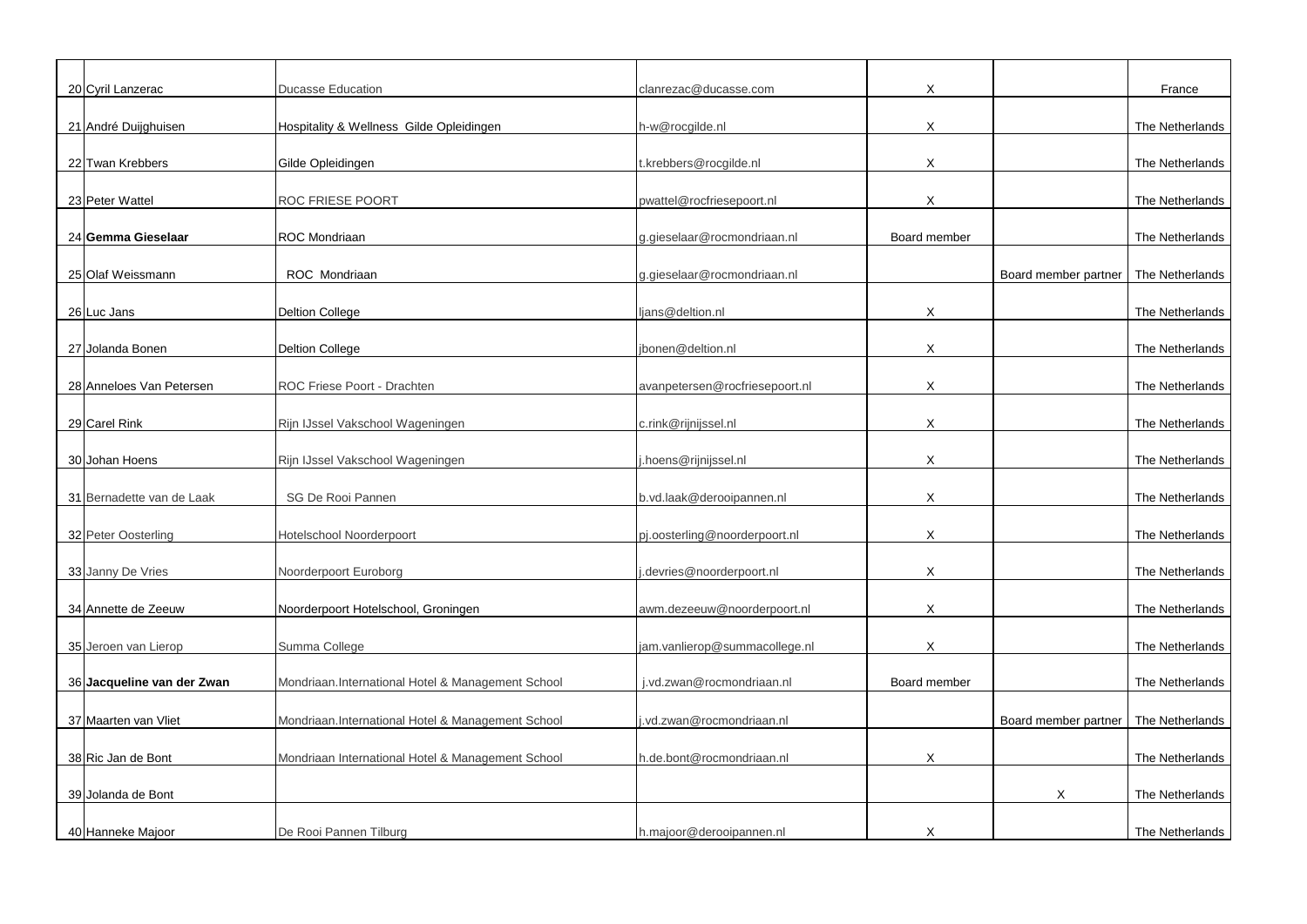| 41 Jan Willem Mans              | <b>SBB</b>                                                | j.mans@s-bb.nl              | X                         |                      | The Netherlands |
|---------------------------------|-----------------------------------------------------------|-----------------------------|---------------------------|----------------------|-----------------|
|                                 |                                                           |                             |                           |                      |                 |
| 42 Aart Hokke                   | Mondriaan International Hotel & Management School         | g.gieselaar@rocmondriaan.nl | X                         |                      | The Netherlands |
|                                 |                                                           |                             |                           |                      |                 |
| 43 Marc Raaijmakers             | Koning Willem I College                                   | m.raaijmakers@kw1c.nl       | X                         |                      | The Netherlands |
|                                 |                                                           |                             |                           |                      |                 |
| 44 Eveline van der Most         | <b>Hotelschool Amersfoort</b>                             | eemt@mboamersfoort.nl       | $\boldsymbol{\mathsf{X}}$ |                      | The Netherlands |
| 45 Rico Vervoorn                | <b>MBO Raad</b>                                           | r.vervoorn@mboraad.nl       | <b>NON MEMBER</b>         |                      | The Netherlands |
|                                 |                                                           |                             |                           |                      |                 |
| 46 Wilma van Nijen              | MBO Raad                                                  | w.vannijen@mboraad.nl       | <b>NON MEMBER</b>         |                      | The Netherlands |
|                                 |                                                           |                             |                           |                      |                 |
| 47 Joline Meenink - van Eijsden | <b>ROC Midden Nederland</b>                               | i.meenink@rocmn.nl          | X                         |                      | Holland         |
|                                 |                                                           |                             |                           |                      |                 |
| 48 Renè Meenink                 |                                                           | fammeenink@gmail.com        |                           | X.                   | Holland         |
|                                 | Fondazione ITS Albatros Instituto Tecnico Superiore Nuove |                             |                           |                      |                 |
| 49 Elvira D'Orazio              | Tecnologie per il Made in Italy                           | its.albatros.me@gmail.com   | X                         |                      | Italy           |
| 50 Rosario Conti                |                                                           |                             |                           |                      |                 |
|                                 |                                                           | saro.conti@gmail.com        |                           | X                    | Italy           |
| 51 Peter Jones                  | <b>Edge Hotel School</b>                                  | pajones488@me.com           | Board member              |                      | <b>UK</b>       |
|                                 |                                                           |                             |                           |                      |                 |
| 52 Susan Jones                  |                                                           |                             |                           | Board member partner | <b>UK</b>       |
|                                 |                                                           |                             |                           |                      |                 |
| 53 Jane Kuria                   | MOUNT KENYA UNIVERSITY                                    | jkuria@mku.ac.ke            | X                         |                      | Kenya           |
|                                 |                                                           |                             |                           |                      |                 |
| 54 Hashim Mohamed               | Kenya Utalii College                                      | principal@utalii.ac.ke      | Board member              |                      | Kenya           |
|                                 |                                                           |                             |                           |                      |                 |
| 55 Balgesa Maalim               | Kenya Utalii College                                      | bmaalim@utalii.ac.ke        | X                         |                      | Kenya           |
| 56 Gun Marit Nieminen           | Haaga Institute foundation/Perho                          | marit.nieminen@haaga.fi     | X                         |                      | Finland         |
|                                 |                                                           |                             |                           |                      |                 |
| 57 Matti Nieminen               |                                                           |                             |                           | X                    | Finland         |
|                                 |                                                           |                             |                           |                      |                 |
| 58 Gerald Lipman                | ICHM / m.p. +61 419 854 374                               | glipman@ichm.edu.au         | Board member              |                      | Australia       |
|                                 |                                                           |                             |                           |                      |                 |
| 59 Louise Lipman                |                                                           |                             |                           | Board member partner | Australia       |
|                                 |                                                           |                             |                           |                      |                 |
| 60 Khem Lakai                   | Global Academy of Tourism & Hospitality Education         | khem@gate.edu.np            | X                         |                      | Nepal           |
| 61 Ujjwal Satyal                | Global Academy of Tourism & Hospitality (GATE)            | ujjwalsatyal@gmail.com      | X                         |                      | Nepal           |
|                                 |                                                           |                             |                           |                      |                 |